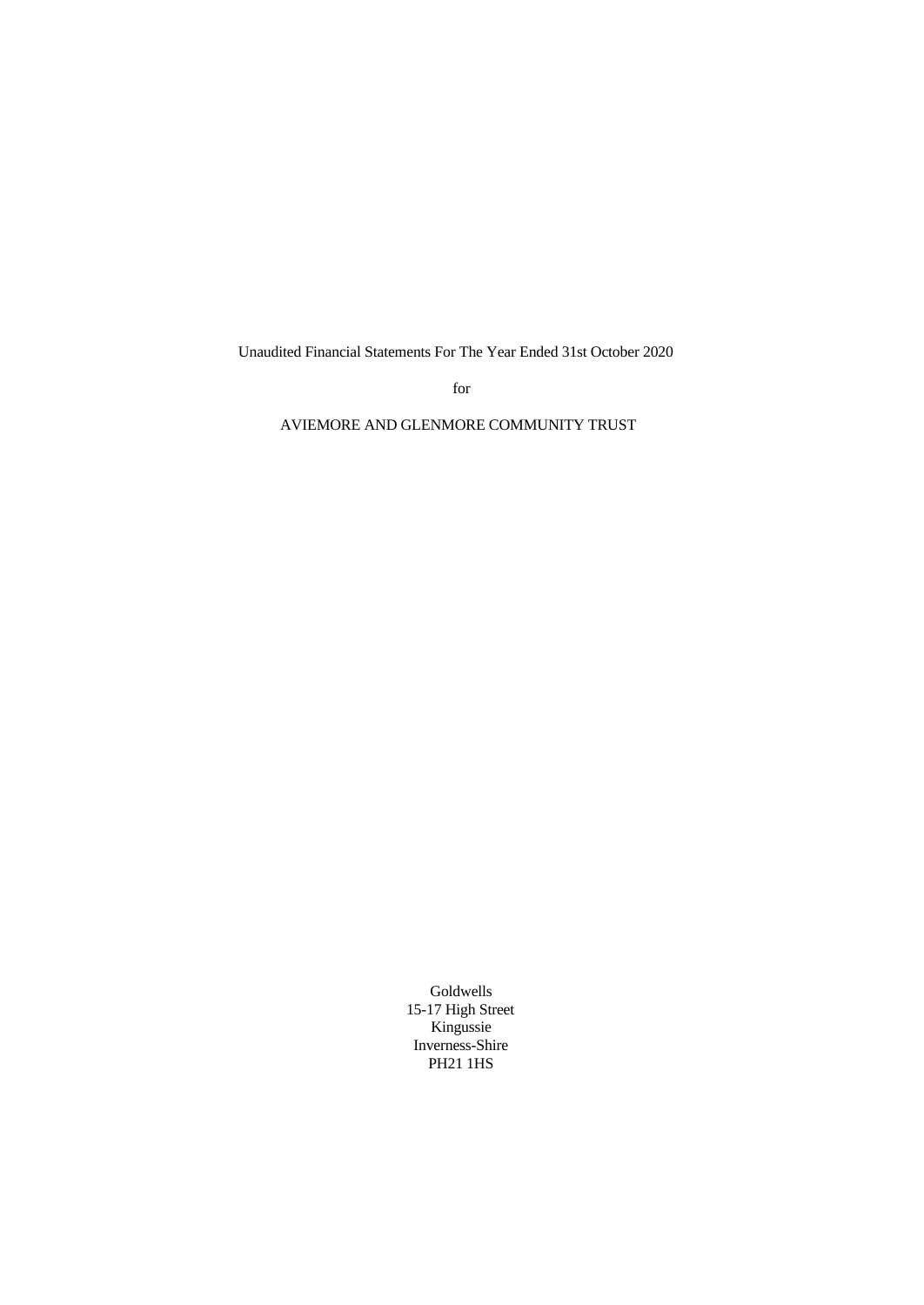# AVIEMORE AND GLENMORE COMMUNITY TRUST

Contents of the Financial Statements For The Year Ended 31st October 2020

|                                                | Page |
|------------------------------------------------|------|
| Income Statement                               | 1    |
| <b>Balance Sheet</b>                           | 2    |
| <b>Chartered Certified Accountants' Report</b> | 4    |
| Detailed Income and Expenditure Account        | 5    |
| Detailed Balance Sheet                         | 6    |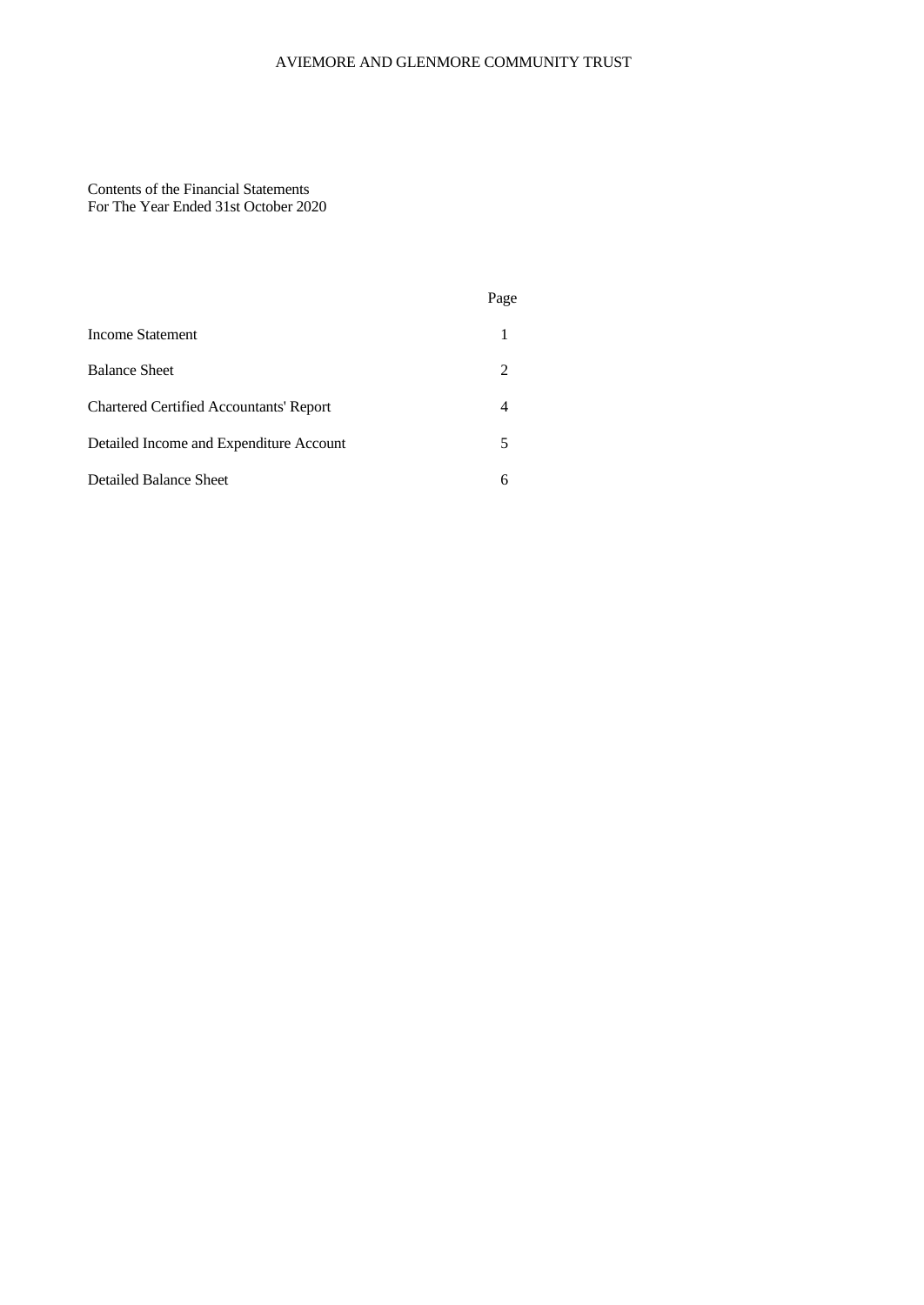# Income Statement

For The Year Ended 31st October 2020

|                                                   | 2020<br>$\pounds$        | 2019<br>$\pounds$        |
|---------------------------------------------------|--------------------------|--------------------------|
| <b>Turnover</b>                                   | 25,164                   | 16,552                   |
| Staff costs                                       | (19, 849)                | (12, 357)                |
| Depreciation and other amounts written off assets | (402)                    | $\overline{\phantom{0}}$ |
| Other charges                                     | (7,196)                  | (1,420)                  |
| Taxation                                          | $\overline{\phantom{a}}$ | $\overline{\phantom{a}}$ |
| (Deficit)/surplus                                 | (2,283)                  | 2,775                    |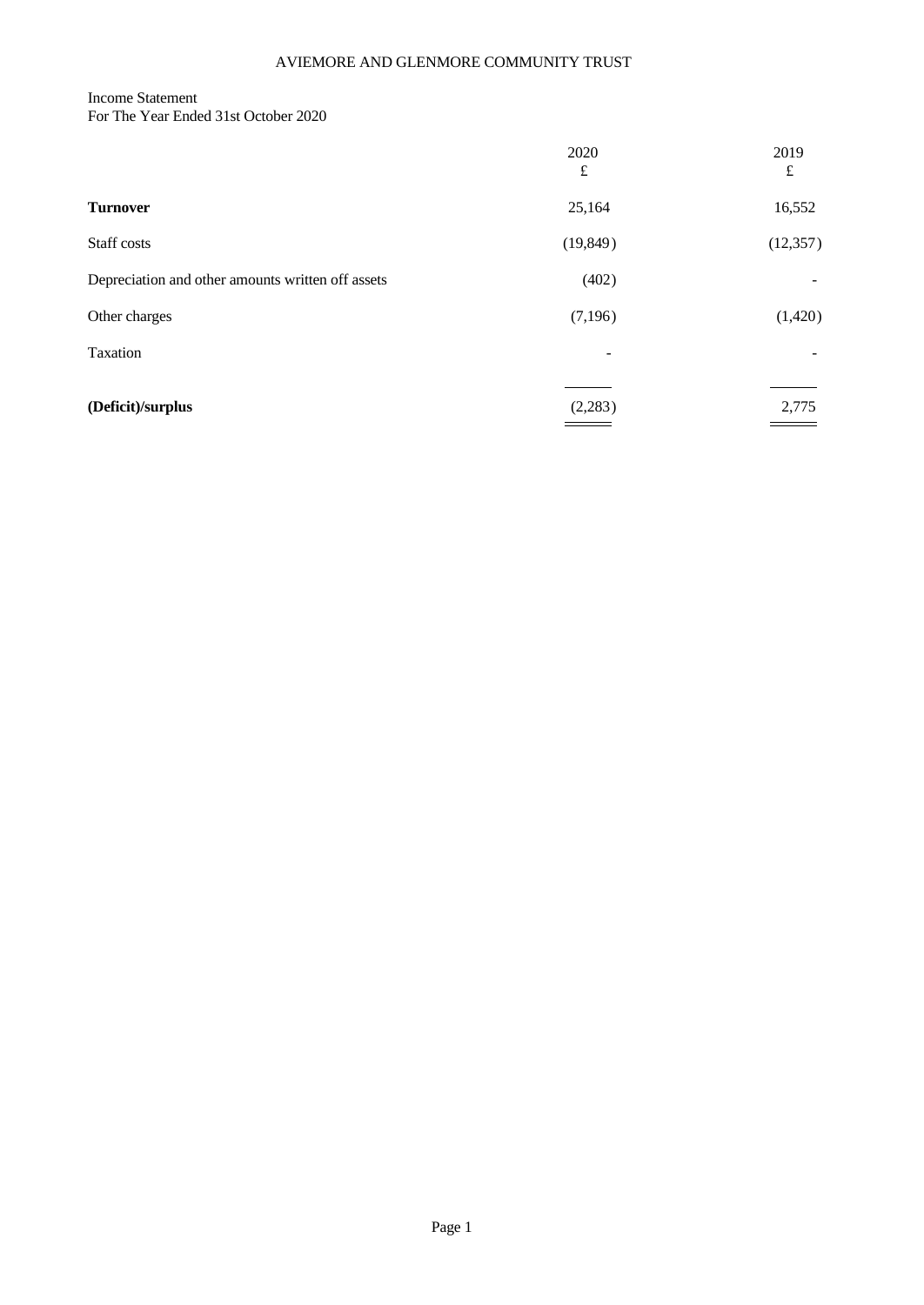## Balance Sheet 31st October 2020

|                                                         | 2020      |                  | 2019  |                                       |
|---------------------------------------------------------|-----------|------------------|-------|---------------------------------------|
| <b>Fixed assets</b>                                     | $\pounds$ | $\pounds$<br>802 | £     | $\pounds$<br>$\overline{\phantom{a}}$ |
| <b>Current assets</b>                                   | 2,124     |                  | 5,058 |                                       |
| <b>Creditors</b><br>Amounts falling due within one year | (461)     |                  | (310) |                                       |
| Net current assets                                      |           | 1,663            |       | 4,748                                 |
| <b>Total assets less current liabilities</b>            |           | 2,465<br>___     |       | 4,748                                 |
| <b>Reserves</b>                                         |           | 2,465<br>____    |       | 4,748                                 |

## **Notes to the financial statements**

#### 1. **Statutory information**

Aviemore and Glenmore Community Trust is a private company, limited by guarantee, registered in Scotland. The company's registered number and registered office address are as below:

| <b>Registered number:</b> | SC578898         |  |
|---------------------------|------------------|--|
| <b>Registered office:</b> | Unit $7$         |  |
|                           | Dalfaber Ind Est |  |
|                           | Dalfaber Drive   |  |
|                           | Aviemore         |  |
|                           | <b>PH22 1ST</b>  |  |

#### 2. **Average number of employees**

The average number of employees during the year was 2 (2019 - 2).

The company is entitled to exemption from audit under Section 477 of the Companies Act 2006 for the year ended 31st October 2020.

The members have not required the company to obtain an audit of its financial statements for the year ended 31st October 2020 in accordance with Section 476 of the Companies Act 2006.

The directors acknowledge their responsibilities for:

- (a) ensuring that the company keeps accounting records which comply with Sections 386 and 387 of the Companies Act 2006 and
- (b) preparing financial statements which give a true and fair view of the state of affairs ofthe company as at the end of each financial year and of its surplus or deficit for each financial year in accordance with the requirements of Sections 394 and 395 and which otherwise comply with the requirements of the Companies Act 2006 relating to financial statements, so far as applicable to the company.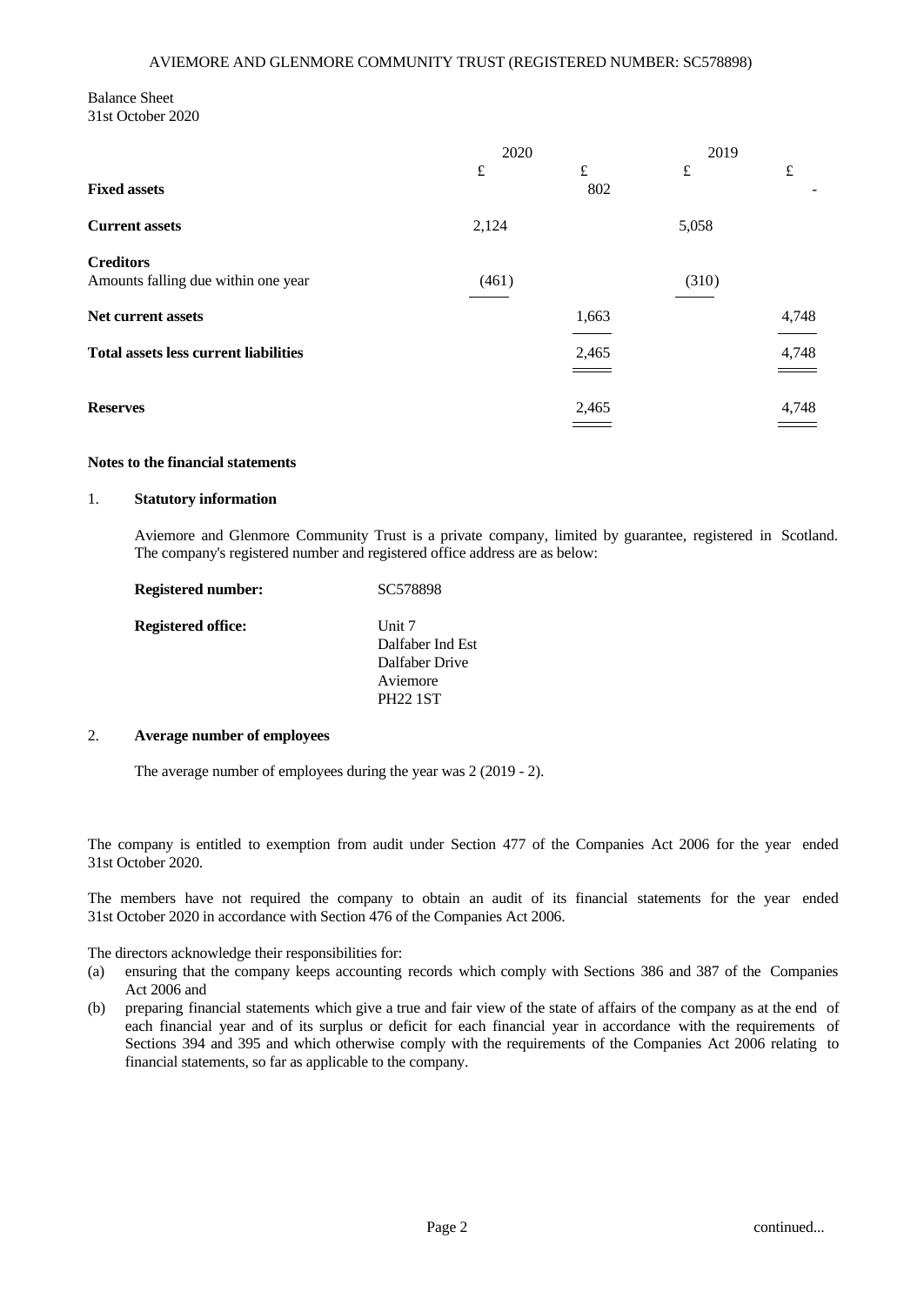Balance Sheet - continued 31st October 2020

The financial statements have been prepared in accordance with the micro-entity provisions.

The financial statements were approved by the Board of Directors and authorised for issue on ............................................. and were signed on its behalf by:

........................................................................ H J Pavitt - Director

D J Swarbrick - Director

........................................................................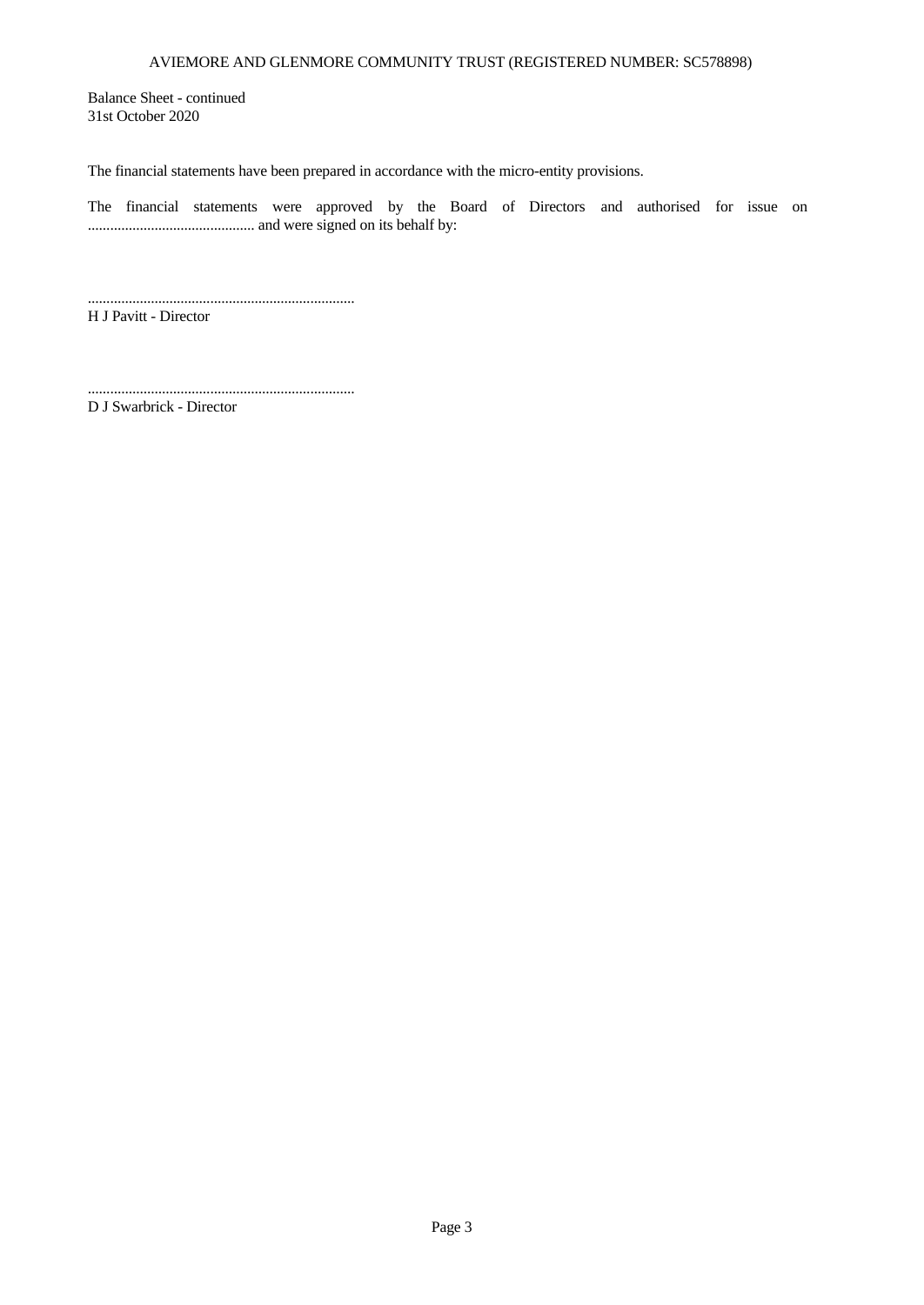In order to assist you to fulfil your duties under the Companies Act 2006, we have prepared for your approval the financial statements of Aviemore and Glenmore Community Trust for the year ended 31st October 2020 which comprise the Income Statement, Balance Sheet and the related notes from the company's accounting records and from information and explanations you have given us.

As a practising member firm of the Association of Chartered Certified Accountants, we are subject to its ethical and other professional requirements which are detailed at http://www.accaglobal.com/rulebook.

This report is made solely to the Board of Directors of Aviemore and Glenmore Community Trust, as a body, in accordance with our terms of engagement. Our work has been undertaken solely to prepare for your approval the financial statements of Aviemore and Glenmore Community Trust and state those matters that we have agreed to state to the Board of Directors of Aviemore and Glenmore Community Trust, as a body, in this report in accordance with the requirements of the Association of Chartered Certified Accountants as detailed at http://www.accaglobal.com/factsheet163. To the fullest extent permitted by law, we do not accept or assume responsibility to anyone other than the company and its Board of Directors, as a body, for our work or for this report.

It is your duty to ensure that Aviemore and Glenmore Community Trust has keptadequate accounting records and to prepare statutory financial statements that give a true and fair view of the assets, liabilities, financial position and loss of Aviemore and Glenmore Community Trust. You consider that Aviemore and Glenmore Community Trust is exempt from the statutory audit requirement for the year.

We have not been instructed to carry out an audit or a review of the financial statements of Aviemore and Glenmore Community Trust. For this reason, we have not verified the accuracy or completeness of the accounting records or information and explanations you have given to us and we do not, therefore, express any opinion on the statutory financial statements.

Goldwells 15-17 High Street Kingussie Inverness-Shire PH21 1HS

Date: .............................................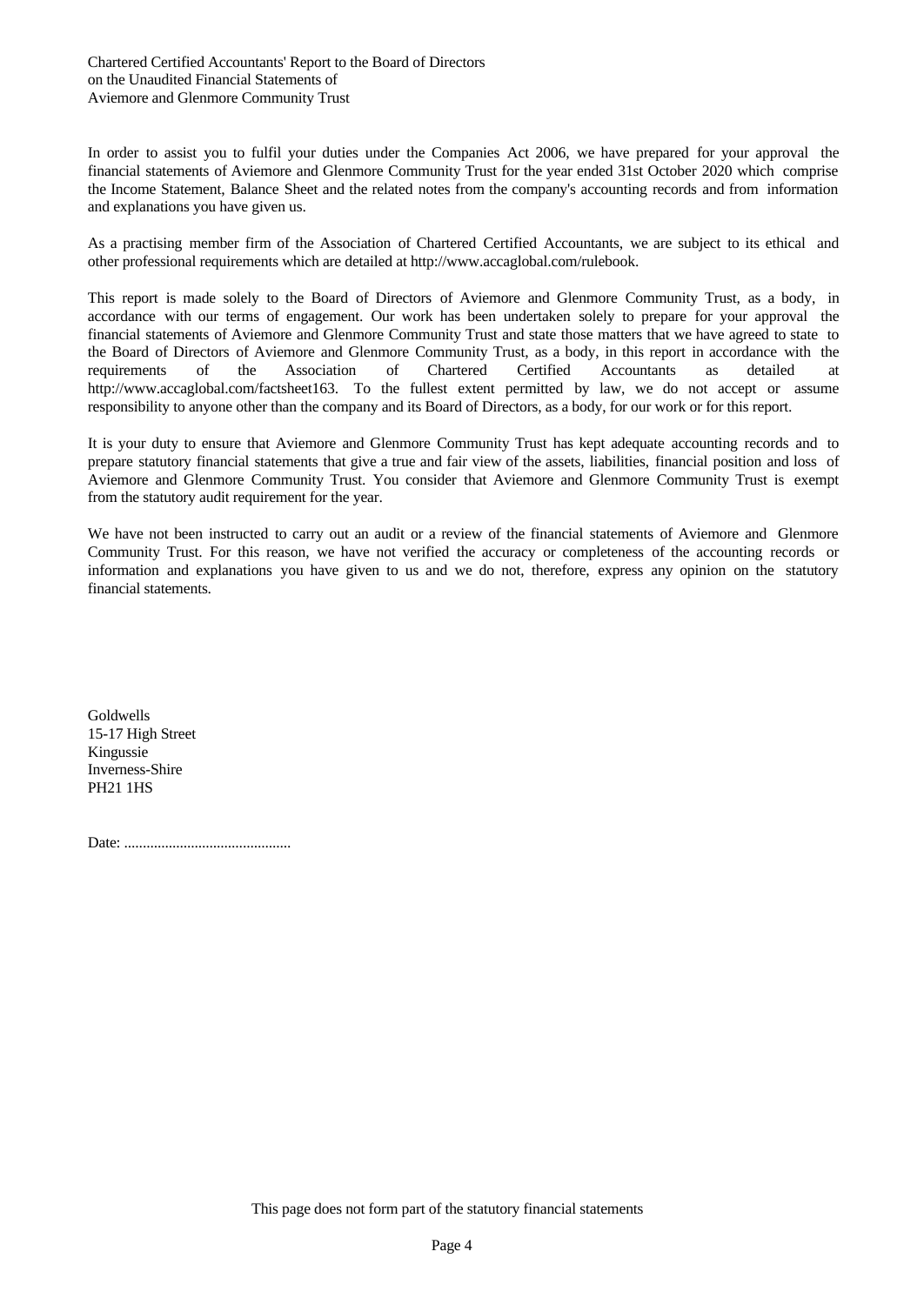#### Detailed Income and Expenditure Account For The Year Ended 31st October 2020

|                               | 2020      |           | 2019      |           |  |
|-------------------------------|-----------|-----------|-----------|-----------|--|
|                               | $\pounds$ | $\pounds$ | $\pounds$ | $\pounds$ |  |
| <b>Grant funding</b>          |           | 25,164    |           | 16,552    |  |
| <b>Expenditure</b>            |           |           |           |           |  |
| Events                        | 85        |           | 55        |           |  |
| Insurance                     | 337       |           | 56        |           |  |
| Wages                         | 19,849    |           | 12,357    |           |  |
| Post and stationery           | 644       |           | 205       |           |  |
| Advertising and marketing     | 450       |           |           |           |  |
| Motor expenses                | 447       |           | 341       |           |  |
| Repairs and renewals          | 582       |           |           |           |  |
| Website costs                 | 98        |           | 108       |           |  |
| Sundry expenses               | 11        |           |           |           |  |
| Accountancy                   | 331       |           | 310       |           |  |
| Bookkeeping services          | 85        |           | 345       |           |  |
| Subscriptions and memberships | 244       |           |           |           |  |
| Professional fee              | 3,882     |           |           |           |  |
|                               |           | 27,045    |           | 13,777    |  |
|                               |           | (1,881)   |           | 2,775     |  |
| <b>Depreciation</b>           |           |           |           |           |  |
| Computer equipment            |           | 402       |           |           |  |
| Net (deficit)/surplus         |           | (2,283)   |           | 2,775     |  |
|                               |           |           |           |           |  |